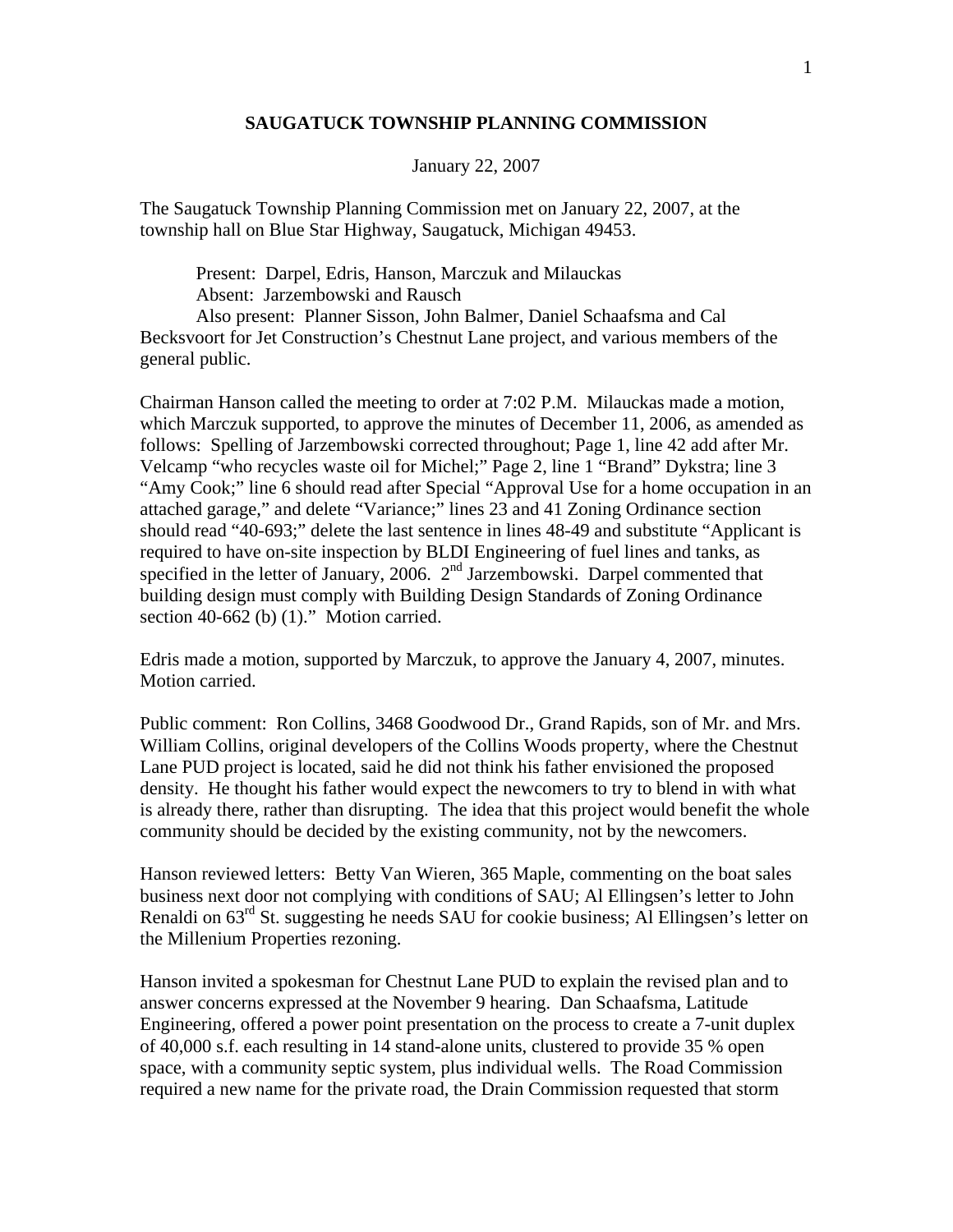water detention would be separate from the existing water course along the western property line. Buildings have been moved east to allow for a larger detention pond. The Health Department has deemed all land east of Chestnut Lane suitable for drain fields. He said the DEQ had determined where the wetlands are, as shown on the plan.

Cal Becksvoort explained that the community septic system will be licensed by the DEQ, a state operator/inspector hired, an escrow account established and land for a reserve field required. Schaafsma stated that wells would be shared among three or four units. He added that with this plan there will be less pavement, and the detention pond is designed to retain all storm water on site. An earth covered emergency path for fire truck access and a dry hydrant will be provided. These homes will have two-car garages, driveways and 10' perimeter of limited common element. Becksvoort said the retention pond is designed to handle two 100-year storms back-to-back, or the equivalent of 12 inches of rain in a 24-hour period, will be 8 feet deep and feature a surrounding berm. He verified for Edris that given the current water table, this pond will not go dry.

Sisson reviewed his memo of January 20, saying that there seems to be a misunderstanding of what density should be allowed in R-3B on this site. The current plan represents the maximum in a PUD, but by R3B standards, only five 40,000 s.f. lots can be achieved, giving a maximum number of dwelling units of 10 duplex units. He cited drainage problems and the fact that Lakeshore Drive is the only access as factors in his calculation. He provided Becksvoort with the rough sketch he had made of the property. Becksvoort said Sec. 40-332 for R3B lot area requirements does not exclude road areas, but Sisson pointed out that the definition of "lot area" excludes streets. If they insisted, Sisson said they could take it to the ZBA for interpretation.

Milauckas brought up the "encroachment agreement" to be obtained through the Road Commission so a stairway might be constructed down to the beach at Colver Street. Balmer said he inquired about it to see if it were something they wanted to do, but the county returned a letter of indemnification. Milauckas said this attempt at lake access would bring the anti-funneling ordinance into play. Hanson said it is not the Planning Commission's place to grant access to public property.

Hanson stated his big concern was the high water table, that when you put houses and paved surfaces on this land, you might be sending water downstream that you don't know about. Becksvoort said the western parts of the property are wetter so the buildings there would not have basements. Hanson asked whether the retention basin would be sufficient to contain drainage from all surfaces, and Becksvoort replied it was designed to do that. Becksvoort said absorption of 48% of run-off will take place before it reaches the pond. Perforated storm pipes will be maintained by the association. Milauckas asked how much would be retained in the pond, and Becksvoort said 52%, and what leaves the pond would be through evaporation or percolation. Milauckas pointed out that the clay layer underlying all the sand is where the water begins to go its own way. Edris added that this system would be taking run-off from the eastern higher parts of the property and funneling it toward the pond and the lakeshore. Sisson said taking trees out of the area increases the run-off as well. Becksvoort suggested finding a third party to study the run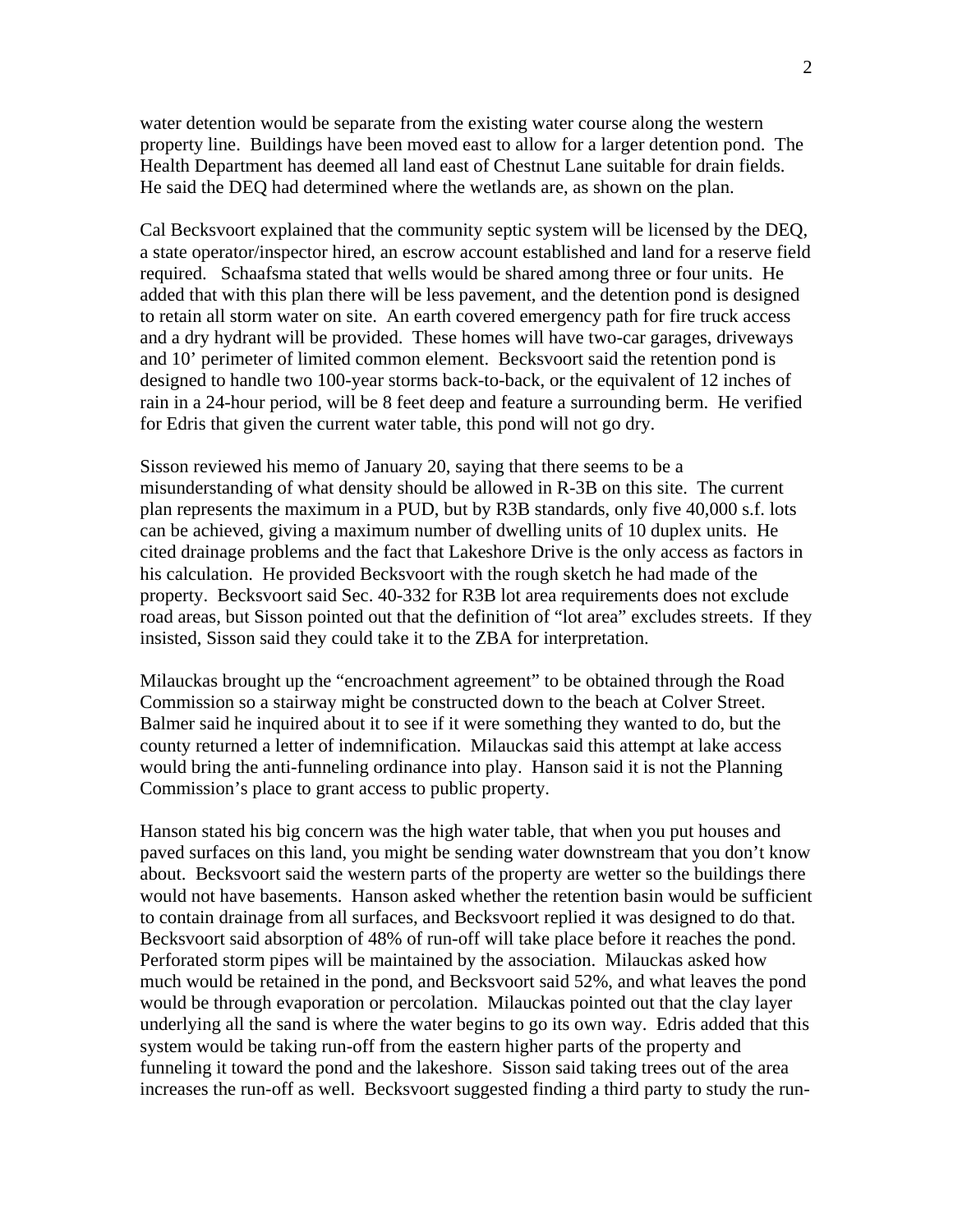off and whether the pond would recharge the water table. Some of the Commissioners thought this might be a good idea.

Hanson opened the meeting to public comment and Herb Bills, 6910 Bendemeer, wondered how the drainage system would seem to go uphill, and Hanson gave the sea level measurements. Controlled release from the pond was discussed, and the pipes that exist now to take water away from the area were described. Deb Matthai, 6936 Hickory Lane was concerned about pond maintenance, mosquitoes, algae and odor. Becksvoort replied that the Drain Commission requires a Section 433 Drainage District with escrow account to verify that it is maintained. Charles Van Duren, 2657 Lakeshore, thought development should conform to what is there now and the P. C. should just say NO. Hanson said if the P. C. turns down the PUD, a site condo gives the P. C. less discretion. Jim Wentzel, 2659 Chestnut Lane, said he hauled in lots of sand to build and he is the only one who does not have a sump pump running constantly and back-up generators in case of power failure.

Sisson asked how much fill they might have to use, and Becksvoort said for units1-5, they would need five feet, for unit 8 or 9, minimal, decreasing as you go east.

Bills did not understand how we got from duplex with shared wall to two free-standing dwelling units, and thought he'd like to build another house on his property. Sisson explained that he could tear down his house and build a duplex by right, but the only way the two free-standing dwelling units happens is through a PUD, and the Planning Commission decides what is the best development possibility for that property. Milauckas pointed out that by having two free-standing units you are doubling the footprint. Bills insisted that economically five single-family homes would bring a good return.

Tim Locker, 2659 Lakeshore Dr., at the west end of the drainage area, if this were not a PUD is there any government agency that would have authority over how the drainage from five homes would affect the downstream areas. Drain Commission was the answer, but Hanson explained that with a PUD the P. C. has control over open space foliage, and Sisson enumerated all the other controls a PUD offers. In answer to Milauckas suggesting a land division, Balmer said there are only two splits left. Balmer pointed out that the pond would not be included if a land division took place, and many residents think that is a benefit for fire protection. Matthai said trees would have to be cut down for the pond next door to them, for all the lots, for the emergency fire truck path, for the septic system and community center. Wentzel wondered where the water goes when the units are built, and Becksvoort replied that they would not be excavating for the lower units, no dewatering, rather creating concrete wall and filling. John Matthai wondered if in digging the pond they would reach the clay layer, and Becksvoort said they would only be removing the sand from the water. Priscilla Mueller, 2628 Lakeshore Dr., wondered what keeps animals and children from falling into the pond, and was told that the slope might not be so steep that it would be a hazard, but a fence could be installed. Bills thought the setbacks were not in keeping with the neighboring lots as required in the deed restrictions. Jerome Post, 2675 Chestnut Lane, wondered when the units would be built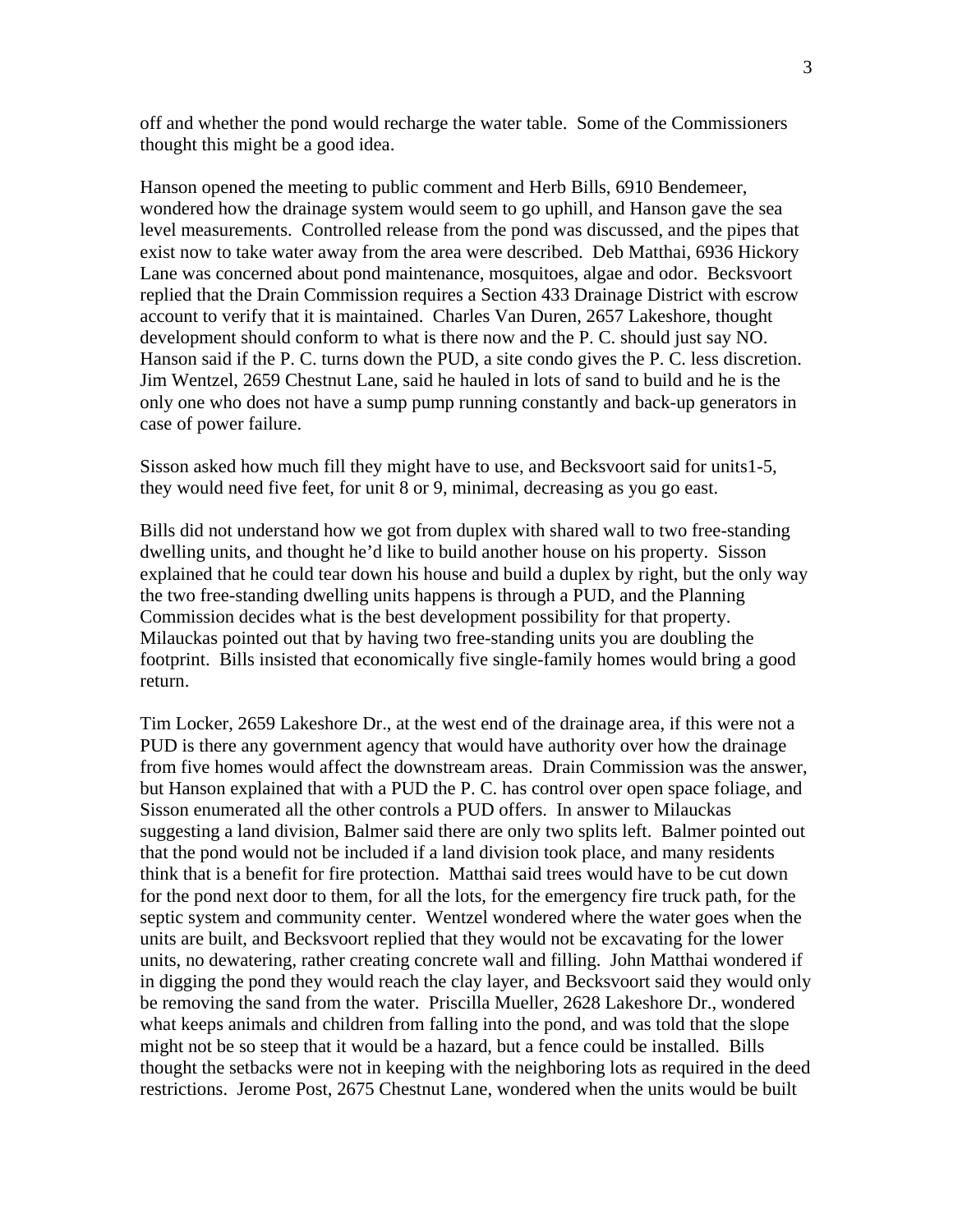after the infrastructure went in. Balmer said the project will be done in phases with most of the infrastructure and four units first. Becksvoort said that would include the community drain field, the force main, pump system, service lines for the four units, the retention pond and necessary roads. He agreed to do a sequential schedule.

Hanson reported on a letter from the Fire Department dated January 17. Hanson also reviewed letters from Post, Locker, Wentzel, Matthai, and Allen Rutzen of 2665 Lakeshore Dr. (see attached). Matthai explained the photos she had taken of the area. Becksvoort asked if there is consensus on whether the pond should be retention or detention, and failing to receive a definitive answer, said he would come up with an optimum plan and try to get concurrence from a third party, but Balmer was hesitant to involve another firm. Marczuk thought with technology, drainage issues could be solved.

Balmer's pressing for an acceptable number of units brought out comments from some of the Commissioners that proposed density was too high. Discussion also included the existing number of homes in the neighborhood, the number allowed by the International Fire Code, traffic on the only access road, and alteration of design to a combination of duplexes and single-family homes or moving all buildings to higher ground. Darpel insisted that he would not be in favor of considering more than seven single-family homes in a PUD.

Milauckas made a motion to table the Chestnut Lane PUD project to the next meeting or as soon as possible for the developer to determine which avenue he wishes to pursue. Edris seconded and the motion carried 4-1, with Marczuk voting NO.

 After a brief recess, Sisson handed out his revised Landscape Installation and Maintenance Surety Agreement and a draft of Alternative PUD Density Provisions. He had passed both by Atty Bultje for his approval. Sisson suggested making all duplexes SAU. Milauckas said he wants a step-by-step calculation for how many units you can get out of a given acreage to make it crystal clear for developers. Sisson suggested taking total acreage and subtracting 15% for large lots and 25% for small lots to get a general number of units, but he insisted it depends on the configuration of the property.

Meeting adjourned at 11:15 P. M. The next special meeting is February 8 at 7:00 P.M. at the township hall. The next informal review with Saugatuck LLC is February 20 at 7:00 P. M. at Saugatuck High School library. The next regular meeting is February 26, at 7:00 P.M.

\_\_\_\_\_\_\_\_\_\_\_\_\_\_\_\_\_\_\_\_\_\_\_\_\_\_\_\_\_\_\_\_ \_\_\_\_\_\_\_\_\_\_\_\_\_\_\_\_\_\_\_\_\_\_\_\_\_\_\_\_\_\_\_\_

Betty A. White, Recording Secretary Sandy Rausch, Secretary

## **MOTIONS**